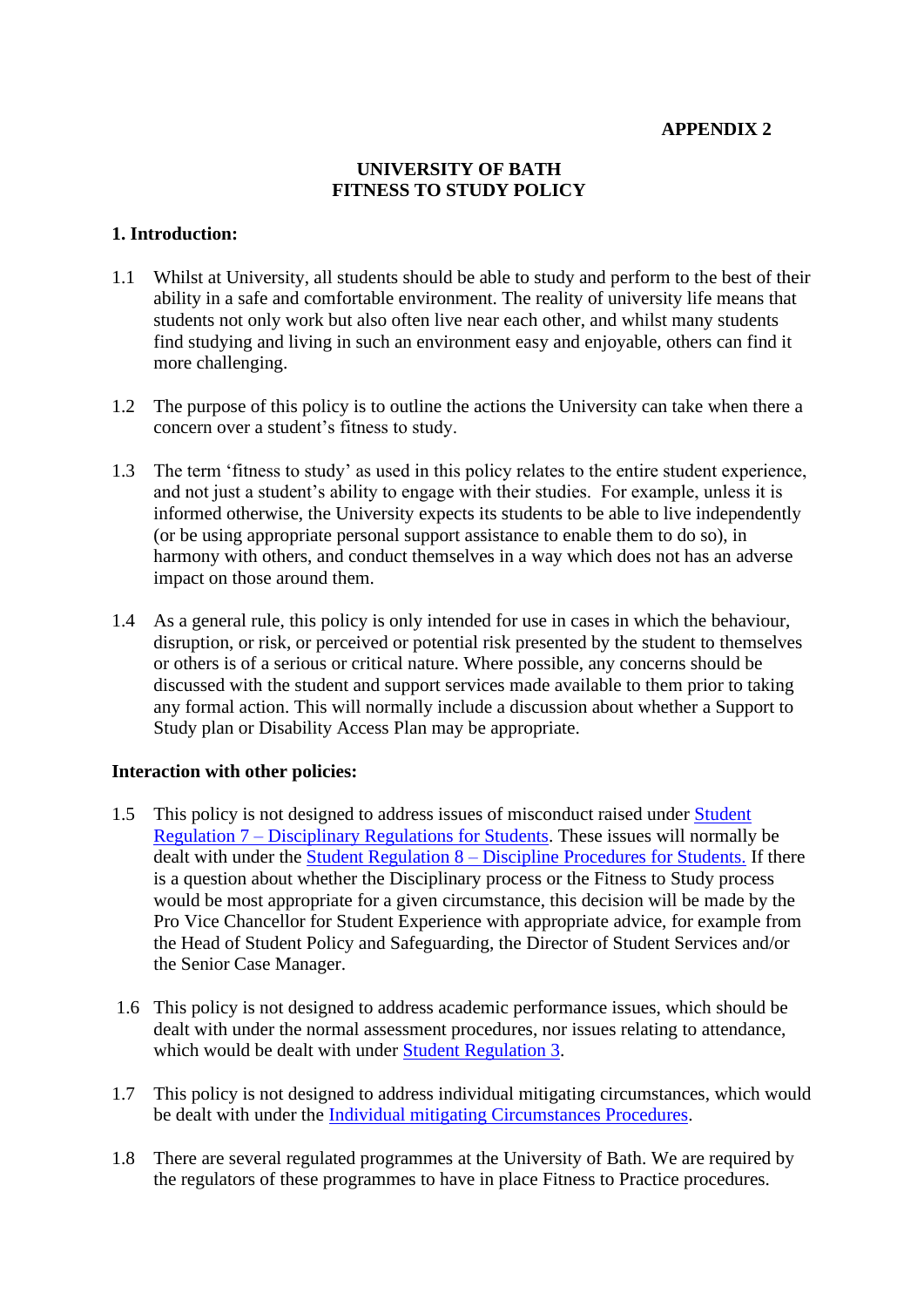These programmes include Pharmacy, Social Work and Clinical Psychology. For students on these courses any outcome of Fitness to Study processes will be shared with the student's Head of Department for consideration under the Fitness to Practice policy. This may lead to further action being taken under this policy.

## **2. Purpose and Scope**

- 2.1 The Fitness to Study Policy involves a risk assessment-based approach. The level of risk, or perceived or potential risk, posed by a student to themselves, other individuals and/or the institution will be measured throughout the process. The risk assessment and fact-finding process will be initiated by the Senior Case Manager (or nominee). The student will be invited and encouraged to take part in this risk assessment process. The risk assessments will endeavour to determine the following matters:
	- the nature, extent, and prognosis of any condition and whether the student will be receiving any ongoing treatment or support,
	- the extent to which said condition may affect their fitness to study and/or manage the demands of student life,
	- the extent to which said condition may be deemed to pose a risk to the student or to others,
	- the extent to which said condition may pose a risk to the institution,
	- whether any additional steps should be taken by the University considering any condition to support the student to study effectively.

This may be informed by:

- the student (the Senior Case Manager will invite the student to meet with them as part of the risk assessment process, wherever this is possible),
- and/or an assessment of the student's fitness to study carried out by a University of Bath Mental Health Advisor (if the student's fitness to study is related to a mental health difficulty),
- reports from other medical or care professionals as appropriate, for physical or mental health conditions.
	- o The student may be asked to consent to the sharing of relevant information from external health professionals. Should the student withhold consent to sharing this information, the University may proceed to implement this policy based on the information already in its possession.
	- o The student may be asked to attend medical assessments reasonably required by the University, with a medical professional appointed by the University, at any stage of this policy. The University will normally cover the cost of this assessment. Should the student not agree to attending a medical assessment, the University may proceed to implement this policy based on the information already in its possession.
- close collaboration and information-sharing with professional services and academic department staff, who may play a key role in identifying specific evidence to underpin any concerns and outlining any support mechanisms or reasonable adjustments that have been put in place for the student to date.
- other reporting parties who could provide valuable information including, but not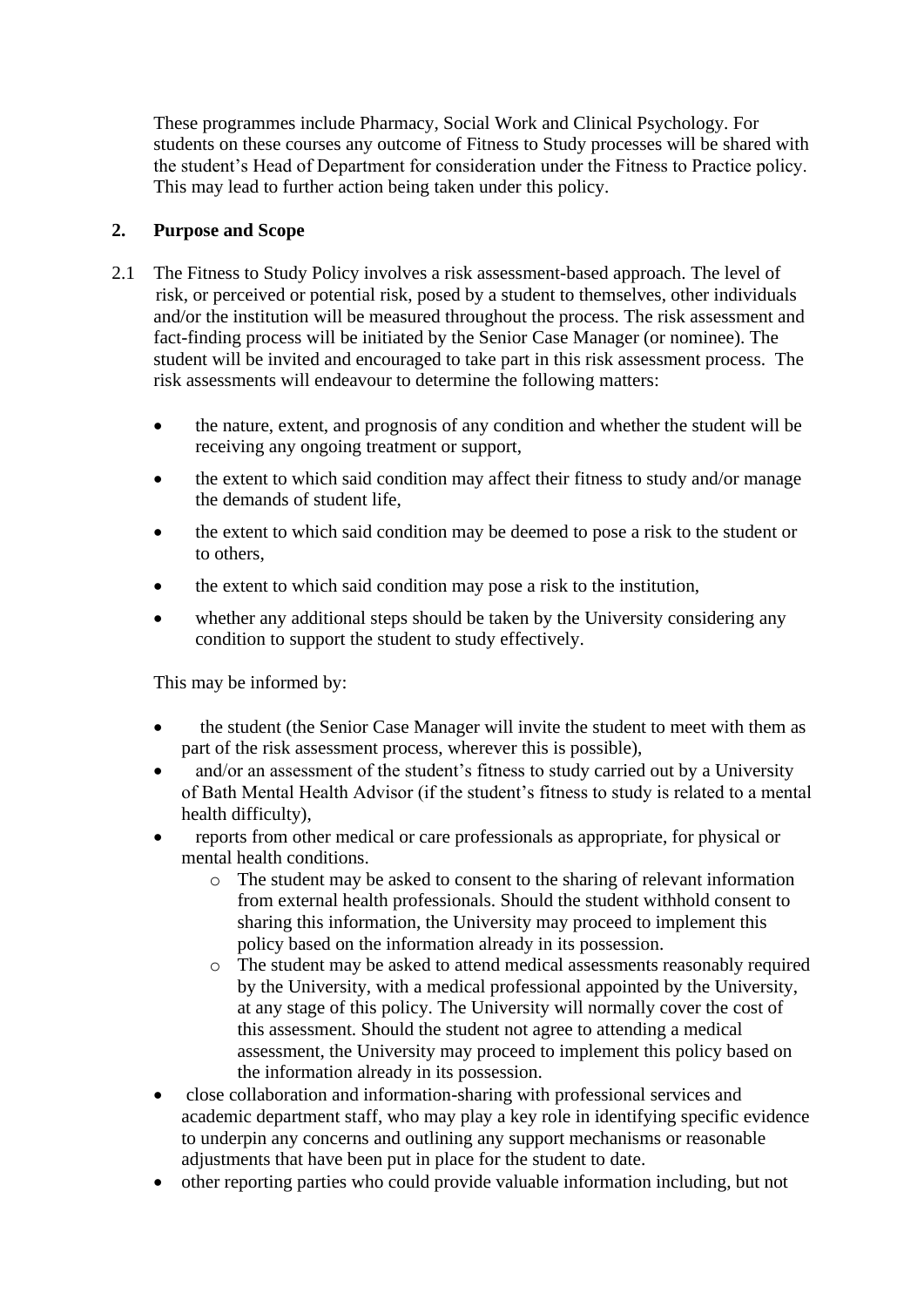limited to, Security colleagues, Student Services colleagues, Student Living colleagues, flatmates or peers, and placement providers.

- 2.2 In the circumstance of a student becoming incapacitated:
	- as determined by a medical professional, or
	- in circumstances where the University, on receipt of appropriate advice, deems the student to lack mental capacity or the ability to make sound and rational decisions for themselves

a Stage 2 panel (see section 7) will be convened, to decide on the best course of action to take for the student. Where possible and appropriate, and in line with the Student Emergency Contact Protocol, this decision will be made in discussion with the student's emergency contact. If or when the student regains capacity, a Stage 2 panel meeting will be held with the student to determine their fitness to return to study and any additional support that they may need.

## **3. Student wellbeing**

- 3.1 Staff with concerns about a student's wellbeing should consult with Student Services using the Staff Advice line 4321. Colleagues can also access guidance on supporting students here: [Student Services advice for staff \(bath.ac.uk\)](https://www.bath.ac.uk/topics/student-services-advice-for-staff/)
- 3.2 It is possible that a student may pose such an extreme risk, or perceived risk, to themselves and / or others that that they require emergency assistance outside of these procedures. In such cases staff should refer to the following: [Supporting Students in](https://www.bath.ac.uk/guides/supporting-students-in-distress/)  [Distress.](https://www.bath.ac.uk/guides/supporting-students-in-distress/) In such cases, the University may also consider taking precautionary measures to protect the students and others (see Section 11 – precautionary measures).

## **4. Initial Support and Guidance to Students**

4.1 Students are encouraged to consult all relevant support services available to them, and in particular their medical practitioner, [Student Services](https://www.bath.ac.uk/professional-services/student-services/) or [The SU Advice and](https://www.thesubath.com/advice/)  [Support Centre](https://www.thesubath.com/advice/) . All students are encouraged to disclose mental or physical health conditions or any other difficulty they are facing to their Personal Tutor, Doctoral Supervisor, Director of Studies, another appropriate member of staff in their academic department or to a colleague in Student Services, to ensure that appropriate support is in place and the academic staff are fully aware of the student's situation.

The University will support any student who is struggling with their studies or with University life in general. This may be done through the following channels:

- the Wellbeing Service,
- a student's Personal Tutor or Doctoral Supervisor,
- the SU Advice and Community Centre, and/or
- the Mental Health and/or Counselling service.

As well as listening to the student and offering advice, these services may put in place a Support to Study plan. This is a plan that outlines the actions that the student and the University commit to, to support the student to continue with their studies. The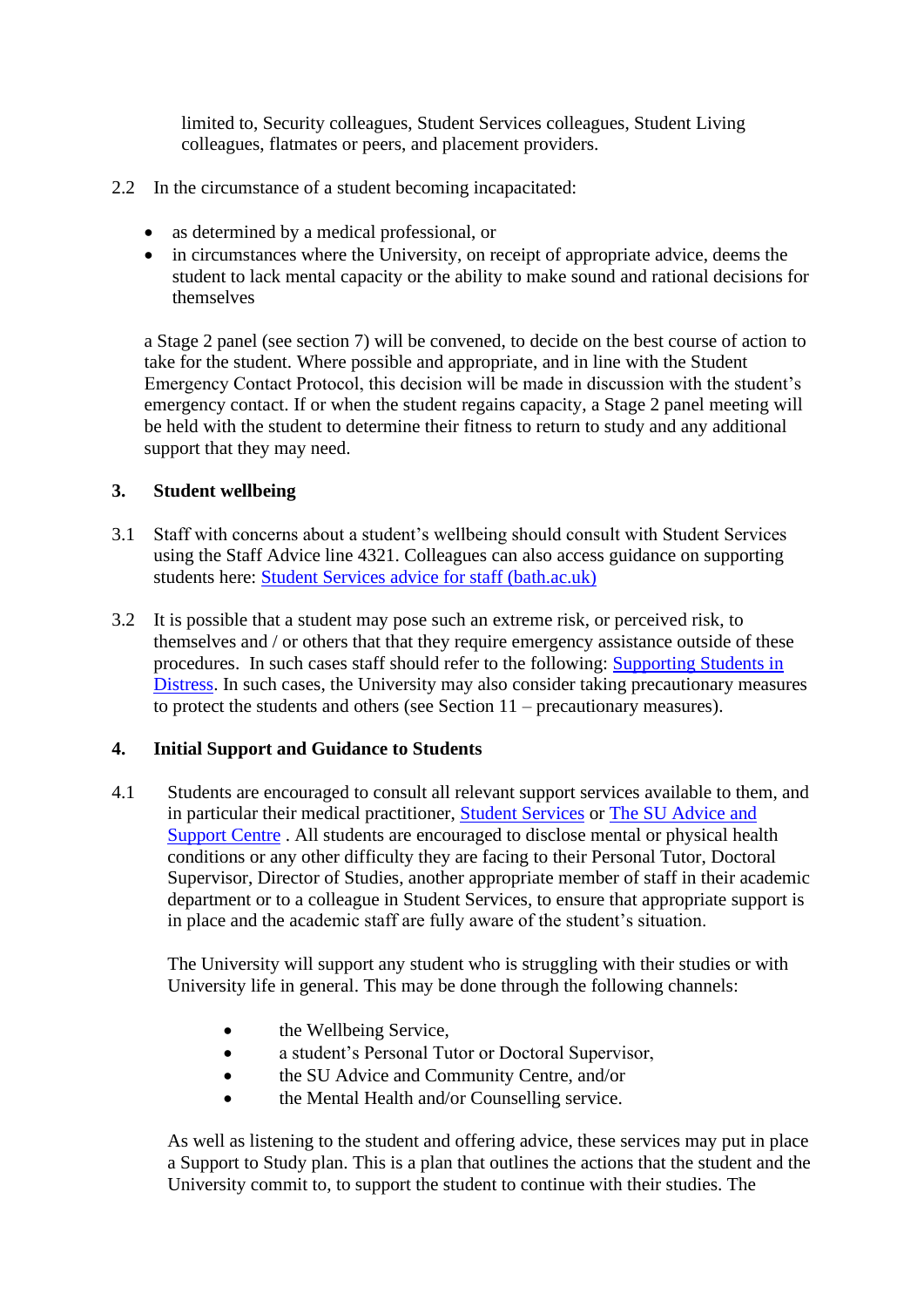student will continue to meet with their personal tutor, doctoral supervisor or support service and review these actions and their impact over an appropriate period. For most students, this level of support will help them to get back on track with their studies. For students who require further support, or whose fitness to study is brought into question, they may enter the Fitness to Study process.

## **5. Circumstances Under which a Student's Fitness to Study May Be Brought into Question**

- 5.1 A student's fitness to study may be questioned if support is or has been insufficient to meet the student's needs and:
	- health problems are believed to be significantly impacting their own studies or the studies of others,
	- health problems are believed to be impacting or significantly impacting their student life or the lives of other students,
	- health problems resulting in requirements exceeding those that can be provided for by reasonable adjustments, or
	- the University is obliged to act if a student presents a serious or potentially serious risk to themselves or to others under its duty of care to its community or under health and safety legislation.
- 5.2 Concerns may be raised about a student's fitness to study though several avenues. These include, but are not limited to:
	- a student's behaviour is compromised or impaired and it appears likely that this is the result of an underlying physical or mental health problem,
	- the student has told a member of the university that they have a problem and/or provided information which indicates that there may be a need to address their fitness to study,
	- concerns are raised by the student themselves, a staff member, a fellow student or a third party (i.e., housemate, friend, colleague, placement provider, member of the public, medical professional, family member, etc.) which indicate there is a need to address their fitness to study.
- 5.3 Any such concerns should be raised with the Student Casework Manager who will initially notify the Director of Student Services and the Student's Director of Studies so that any necessary support can be provided
- 5.4 Once a question of the student's fitness to study has been raised, the following decisions need to be made:
	- 1) whether to simply offer the student additional support outside of the Fitness to Study process (at least in the first instance) or whether to initiate the Fitness to Study process, and
	- 2) if initiated, whether the case should be considered at Stage 1 or Stage 2 of the Fitness to Study policy.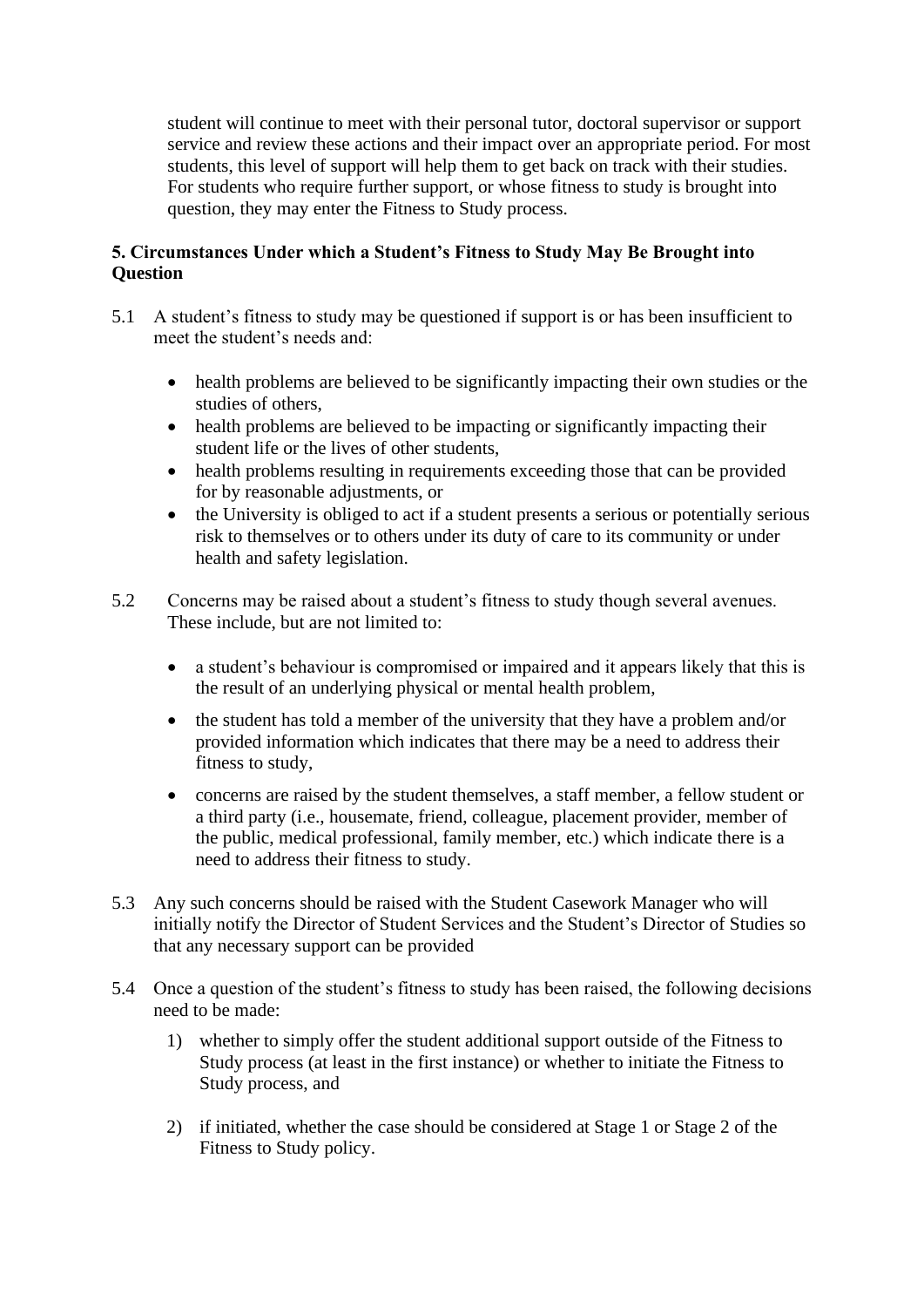This decision will be made by the Head of Student Policy and Safeguarding using the Fitness to Study Criteria document, with advice from the Senior Case Manager and the Student Casework Manager.

## **6. Stage 1**

- 6.1 If a student's fitness to study is being considered under Stage 1 of this process, the following procedure will apply.
- 6.2 Prior to the Stage 1 panel meeting and using the information available to them (see section 2.2), the Senior Case Manager will complete a risk assessment of the student's circumstances.
- 6.3 The Student Casework Manager will set a date for a formal meeting of the Stage 1 panel, within a maximum of one month from the concern being raised, to hear the case and invite the student to attend to discuss the concerns and all relevant issues. The Student Casework Manager will act as Secretary to the Panel.
- 6.4 The student will be given at least 7 calendar days' notice of the Stage 1 panel meeting and informed of the purpose of the meeting. They will also be provided with the risk assessment and any other documents which will be considered by the panel (unless there are exceptional circumstances where it is believed that this may lead to increased risk) and asked to provide any documentation they may wish the panel to consider in good time for the meeting. They will be notified of who will be on the panel and to the support they can access.
- 6.5 A meeting of the Stage 1 panel will be organised by the Student Casework Manager. The student will be invited to attend and may be accompanied at the meeting by a Students' Union representative, a friend, family member or advisor. In addition, disabled students may also be accompanied by a support worker or advisor if required. The panel will be made up of appropriate representatives of the student's academic department (normally the Head of Department or nominee, who will chair the meeting) and the Head of Student Policy and Safeguarding. The Director of Student Services and the Senior Case Manager will advise the panel.
- 6.6 The purpose of the meeting will be to ensure that:
	- the student is made fully aware of the nature of the concerns which have been raised,
	- the student is given the opportunity to explain their views on the situation,
	- the student is fully aware of the possible outcomes if the situation does not improve.
- 6.7 The Stage 1 panel may decide:
	- that no further action is required,
	- to put in place an action plan, agreed with the student,
	- to recommend an individual programme of study. Such recommendations would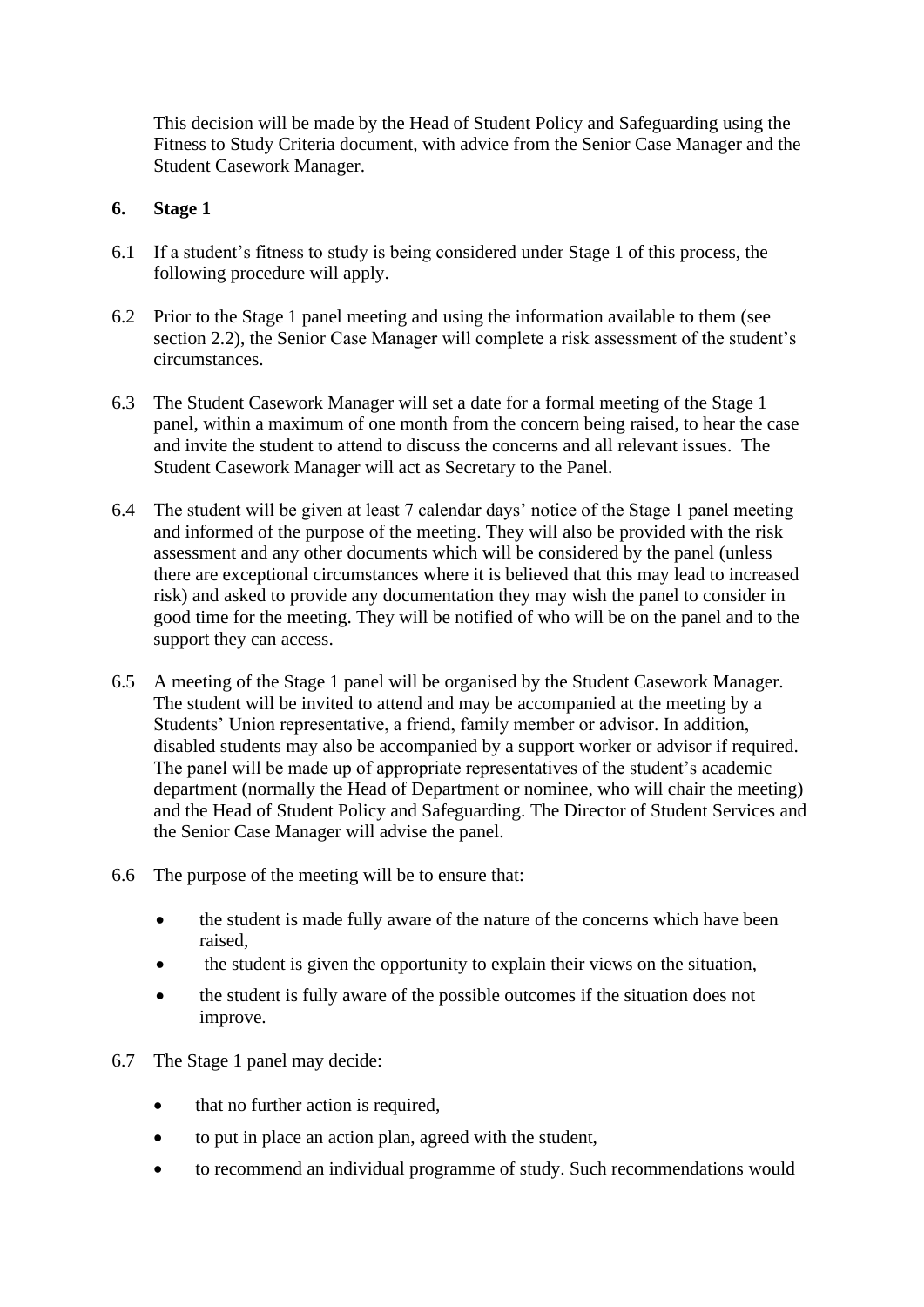need to be agreed by the student's department and by the student (where necessary through the change of circumstance process). The student should also be advised to seek support from the Student Money Advice Team and the Student Immigration Service (where appropriate) before agreeing to a change in circumstance. The student will be informed that unless these arrangements remedy the concerns to the University's satisfaction, their fitness to study may be considered at Stage 2,

- to recommend a Disability Action Plan (where appropriate),
- where the student is on placement, to propose the student suspending the placement or (if available) switching programmes to a 'without placement' equivalent,
- with the consent of the student, to agree that their studies be suspended for a mutually agreed period of time; remembering that there are maximum periods of study for Undergraduates and suspension limits for Postgraduates,
- to refer the case to the Pro Vice Chancellor for Student Experience to be considered under Stage 2 of this policy. This will only be appropriate in the most serious of cases, for example, where:
	- o it is believed that there is a critical risk or perceived or potential risk to either the health and safety, wellbeing, studies or student life of the student or others has been identified, and it is thought that suspension, exclusion, or expulsion of the student may be the appropriate course of action,
	- o where a particular course of action has been recommended (such as part-time study or suspending a placement) but the student does not agree.
- 6.8 The decision of the Stage 1 panel should be made in conjunction with the student if possible. If a decision cannot be reached, the case will be considered at Stage 2.
- 6.9 The decision of the panel, together with a concise record of the meeting, should be sent to the student within 7 calendar days from the date of the meeting, and a copy kept on file.
- 6.10 For any student continuing to study at the University, the details of the Stage 1 panel outcome will be communicated to the student, including:
	- steps which the student will need to take,
	- any support to be provided to the student,
	- the outcomes that need to be met for the student to be considered fit to continue studying and how these must be demonstrated (including timescales and contact details of support services where applicable),
	- the timings of regular review meetings with the student and a nominated member of staff (to ensure that the action plan is being appropriately followed and/or that reasonable support to enable the student to study effectively is being provided). These meetings will be held at least monthly,
	- what will happen if the student does not complete the steps that they have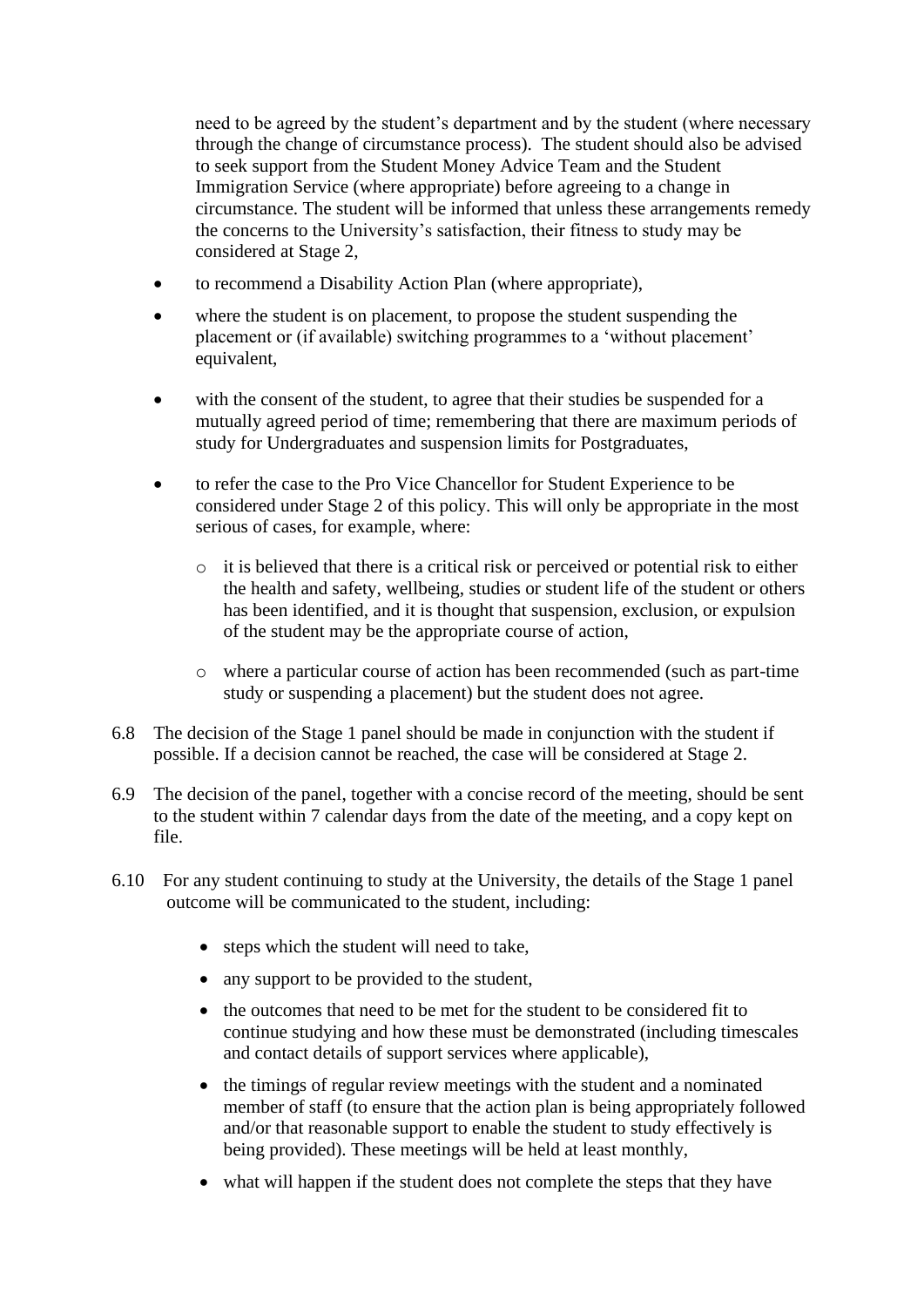committed to in the action plan, or there is insufficient improvement in the student's situation. This will normally involve their fitness to study being considered at Stage 2,

- what needs to happen if there is a shortfall in the support available to the student,
- 6.11 The regular review meetings will allow the student an opportunity to seek further support and to share their progress and concerns. The nominated member of staff will update the Chair of the Stage 1 panel, who can:
	- determine that the student's Fitness to Study is no longer in question. The student should continue to receive the support they need despite the end of their formal interaction with this policy,
	- determine that the review meetings should continue,
	- determine that the student has not completed the steps that they have committed to in the action plan, or there is insufficient improvement in the student's situation. This will normally involve referring the case to be considered at Stage 2.

# **7. Stage 2**

- 7.1 This stage of the procedure will only be implemented following a referral from a Stage 1 panel or if in the opinion of the Pro Vice Chancellor for Student Experience, having consulted as appropriate, initial concerns are raised which are sufficiently critical as to warrant the consideration of the student's suspension, exclusion, or expulsion (e.g., the risk presented by the student to themselves or others is perceived to be of a critical or potentially critical nature).
- 7.2 As a first step, the Pro-Vice Chancellor for Student Experience (or nominee) will consider whether any precautionary measures should be implemented, including recommending interim suspension from the University or University accommodation.
- 7.3 The Student Casework Manager (or nominee) will set a date for a formal meeting of the Stage 2 panel to hear the case and invite the student to attend to discuss the concerns and all relevant issues. The Student Casework Manager will act as Secretary to the Panel.
- 7.4 Prior to the Stage 2 panel meeting and using the information available to them (see section 2.2) the Senior Case Manager will complete a risk assessment of the student's circumstances.
- 7.5 The student will be given at least 7 calendar days' notice of the Stage 2 panel meeting and informed of the purpose of the meeting. They will also be provided with the risk assessment and any other documents which will be considered by the panel (unless there are exceptional circumstances where it is believed that this may lead to increased risk) and asked to provide any documentation they may wish the panel to consider in good time for the meeting. They will be notified of who will be on the panel and to the support they can access.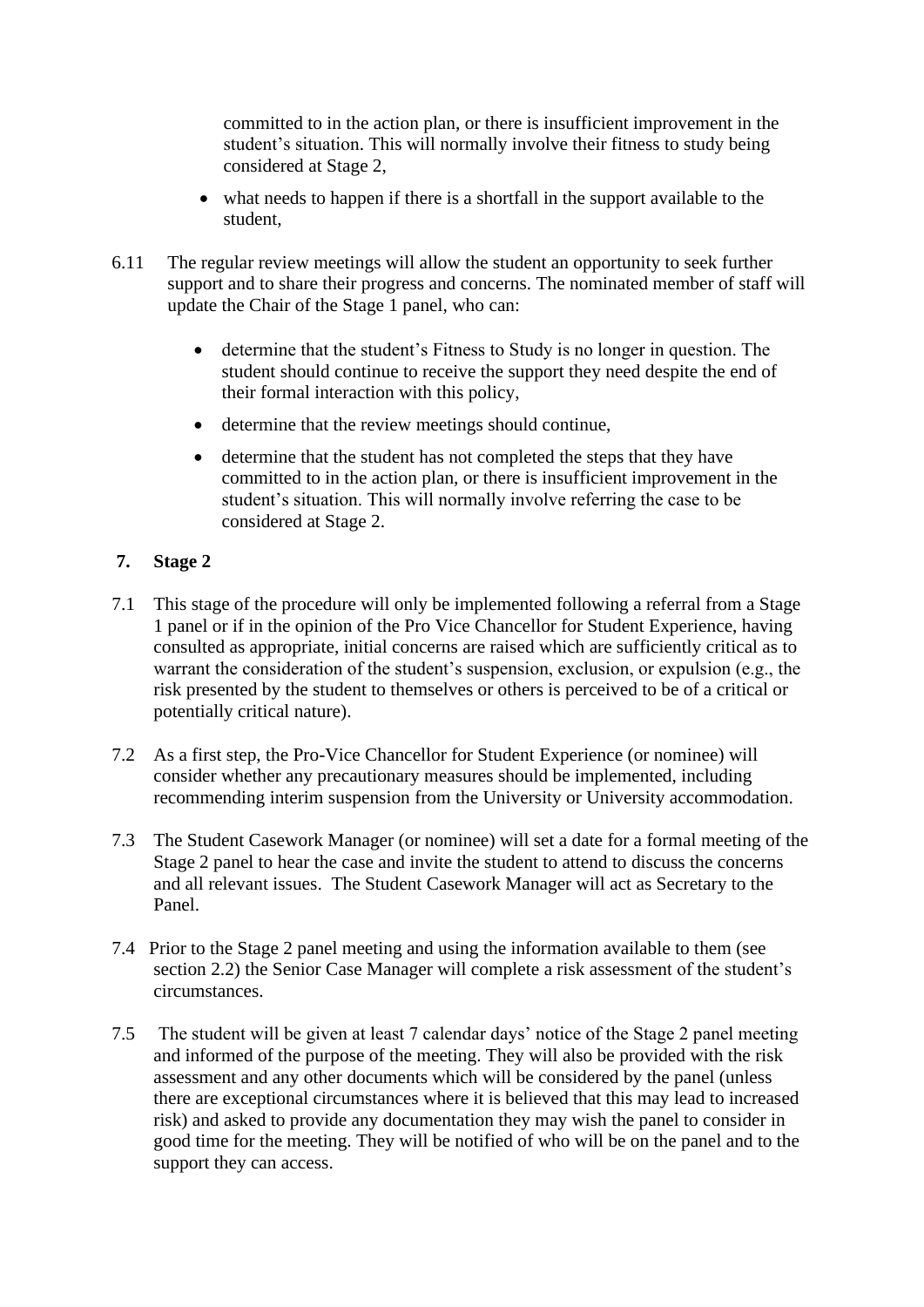- 7.6 A meeting of the Stage 2 panel will be organised by the Student Casework Manager. The student will also be invited to attend, unless this could be deemed to be harmful or inappropriate to a student at this stage, and the student may be accompanied at the meeting by a Students' Union representative, a friend, family member or advisor. In addition, disabled students may also be accompanied by a support worker or advisor if required. The panel will be comprised of the Pro Vice Chancellor for Student Experience (who will chair the meeting) the Head of Department and a member of Senate who is not a member of the Senate Appeals Committee. The Director of Student Services and the Senior Case Manager will advise the panel. If appropriate, the University's Legal Adviser may also be in attendance.
- 7.7 The purpose of the meeting will be to consider the concerns presented, including the student's response to these concerns, and to reach an appropriate decision, action plan or other outcome.
- 7.8 The student will be notified of the decision within 7 calendar days of the meeting of the Stage 2 panel meeting and a copy of this outcome kept on file. This may include one or more of the following:
	- to formally monitor the student's progress for a specified period. In this case, the panel will provide the student with an agreed action plan, outlining:
		- o steps which the student will need to take,
		- o support to be provided to the student,
		- o the outcomes that need to be met for the student to be considered fit to continue studying (including timescales and contact details of support services where applicable).
		- o the timings of regular review meetings with the student and a nominated member of staff (to ensure that the action plan is being appropriately followed and/or that reasonable support to enable the student to study effectively is being provided). These meetings will be held at least monthly, and
		- o what will happen if the student does not make progress through the action plan, or there is no improvement in the student's situation,
	- that, following consultation with the academic department and Registry, to put an individual programme of study in place if possible; or a suspension of studies occurs. The student should be advised to seek support from the Wellbeing Team, and advice from the Money Advice Team and Student Immigration Services (where appropriate) on the implications of such a measure. These arrangements will include the following details:
		- o steps which the student will need to take,
		- o support to be provided to the student,
		- o the outcomes that need to be met for the student to be considered fit to continue studying, or to return to studying (including timescales and contact details of support services where applicable),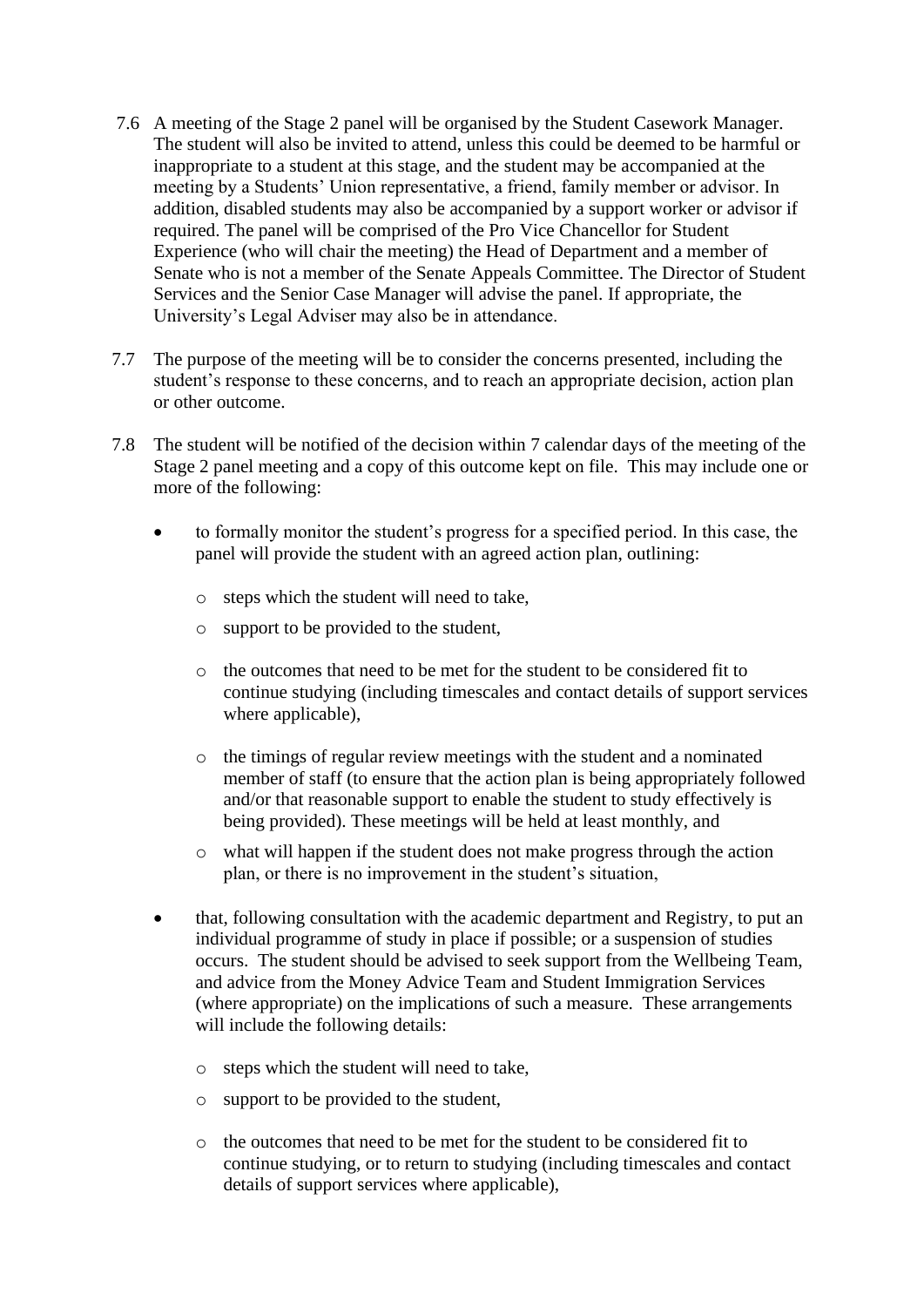- o the timings of regular review meetings with the student and a nominated member of staff (to ensure that the action plan is being appropriately followed and/or that reasonable support to enable the student to study effectively is being provided). These meetings will be held at least monthly,
- o what will happen if the student does not complete the steps that they have committed to in the action plan, or there is no improvement in the student's situation,
- to recommend to the Vice-Chancellor that they exercise their statutory power to suspend or exclude the student,
- to refer the case to the Senate **Vice-Chancellor** with a recommendation that Senate they should exercise its their statutory power to expel the student from the University,
- any other action considered to be appropriate and proportionate.
- 7.9 The outcome of the panel will also be reported to Senate at its next meeting.

#### **8. Fitness to Return (following a period of exclusion or suspension)**

- 8.1 A student will only be permitted to return to study if the University is satisfied that they are fit to do so and able to comply with any conditions imposed on their return.
- 8.2 Following a period of exclusion or suspension as part of a Fitness to Study process, the student will be required to contact the Student Casework Manager to notify them of their desire to return to study, normally 3 months before their intended return date.
- 8.3 As a result of this notification, the Senior Case Manager will carry out a risk assessment of the student's return to study using the information available to them (see section 2.2) and may seek an update from stakeholders at this point.
- 8.4 If the student suspended by agreement following Stage 1 of this policy, a Stage 1 panel meeting will be held (see section 6) to determine whether the student is fit to return to study, and to assess any support that may be needed by the student to best ensure a successful return to University life. The student is required to engage with this process and engagement will be a condition of their return to study. If consensus between the panel and the student cannot be reached, then a Stage 2 panel will be convened to determine whether a student is fit to return to study.
- 8.5 If the student suspended or was suspended or excluded following Stage 2 of this policy, a Stage 2 meeting will be held (see section 7) to determine whether the student is fit to return to study, and to assess and implement any support that may be needed by the student to best ensure a successful return to University life. The student is required to engage with this process.

This Stage 2 panel will be able to decide on all the outcomes describes in section 7, and:

• to recommend to the Vice-Chancellor that they exercise their statutory power to extend the period of suspension or exclusion; remembering that there are maximum periods of study for Undergraduates and suspension limits for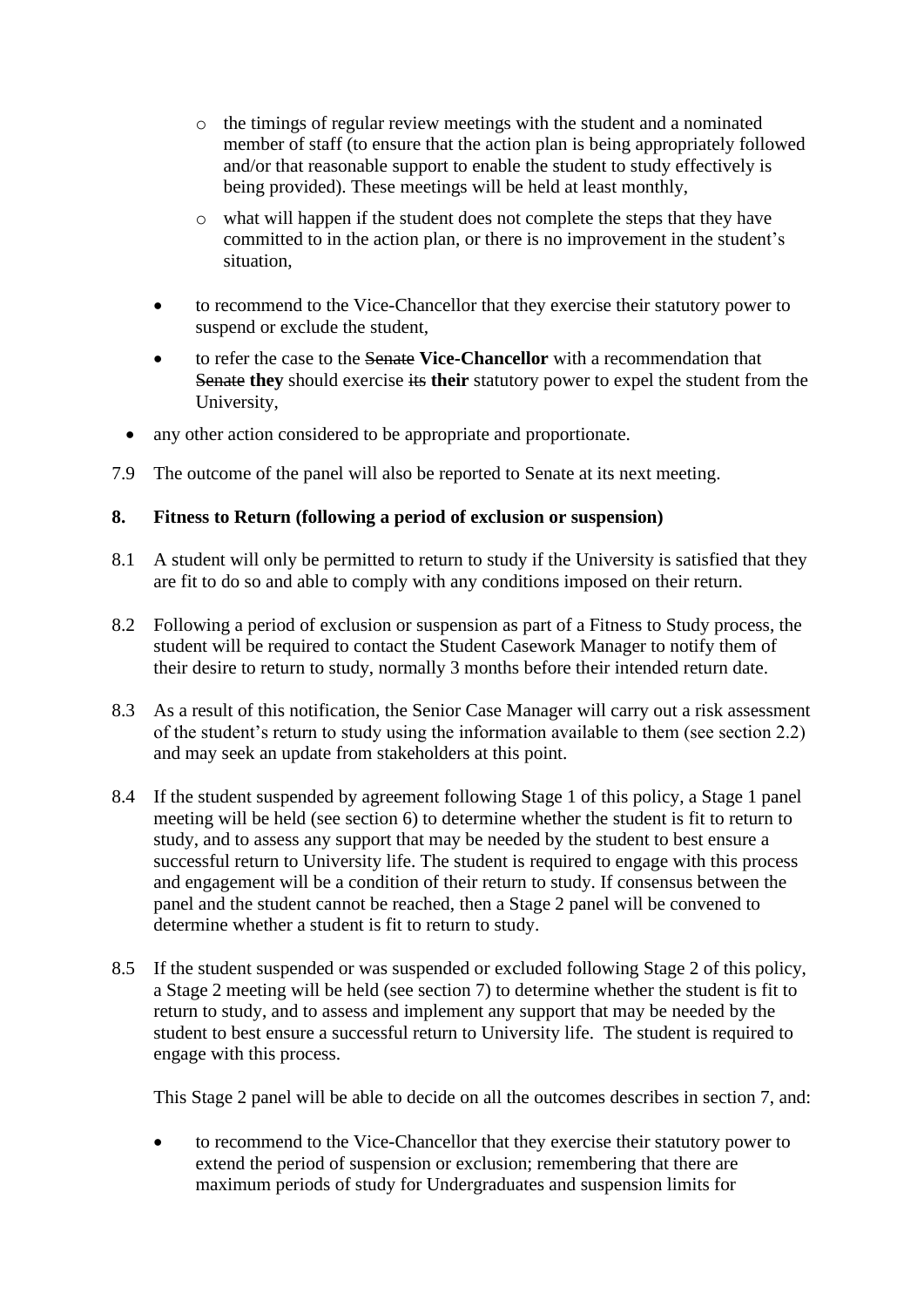Postgraduates, or

- to recommend to the Vice-Chancellor (or nominee) refer the case to the Senate with a recommendation that Senate that they should exercise its their statutory power to expel the student from the University.
- 8.6 If there were concerns raised about a student's fitness to study and the student suspended prior to the Fitness to Study Procedure taking place, the student will be required to complete the Fitness to Return process as a condition of their return. The student will be notified of this requirement at the time of their suspense.
- 8.7 In any case where a student returns to study following the implementation of the Fitness to Study procedure, the University may decide that there should be regular review meetings and/or a Support to Study plan in place for this student. If so, the student must engage in this process and attend these review meetings which may continue for part or all of their remaining time at University. A student can request changes to their review meeting in discussion with their nominated member of staff, or by emailing [fitnesstostudy@bath.ac.uk](mailto:fitnesstostudy@bath.ac.uk)
- 8.8 Further advice on suspending studies can be found here: <https://www.bath.ac.uk/guides/suspending-your-studies-or-leaving-the-university/>

## **9. Right of Appeal**

9.1 A student may appeal against any decision reached at Stage 2 of this Fitness to Study policy. A student who wishes to appeal against a decision do so by emailing [fitnesstostudy@bath.ac.uk](mailto:fitnesstostudy@bath.ac.uk) within 14 calendar days of the outcome of the Stage 2 review panel. This appeal will be heard by the Senate Appeals Committee under the provisions of [University Statute 27.1](https://www.bath.ac.uk/publications/statutes-of-the-university-of-bath/attachments/University_of_Bath_Statutes___revised_August_2021.pdf) within 30 days of the student being notified of the outcome, except where this pertains to a recommendation **decision** by the Vice-Chancellor to Senate that a student be expelled. In this case, the appeal will be heard by the Council Appeals Committee under Statute 27.2.

## **10. General Matters**

- 10.1 The University will take account of relevant legislation such as the Data Protection Act, the Mental Health Act, the Human Rights Act, the Equalities Act and the general rights and expectations of a student of confidentiality. In cases where Stages 1 or 2 of the Fitness to Study Procedure have been invoked, the Chair will trigger the Emergency Contact protocol so that the institution can decide whether the student's emergency contact should be informed and discuss with the student whether any statutory services will be contacted.
- 10.2 The University acknowledges that as a result of implementing this policy it will receive special categories of personal data and data of a confidential nature pertaining to the student and other third parties, and will ensure that all such data is handled, processed, and stored accordingly.
- 10.3 The University reserves the right at any reasonable stage to require a medical assessment or further medical assessment to be carried out by a medical practitioner of